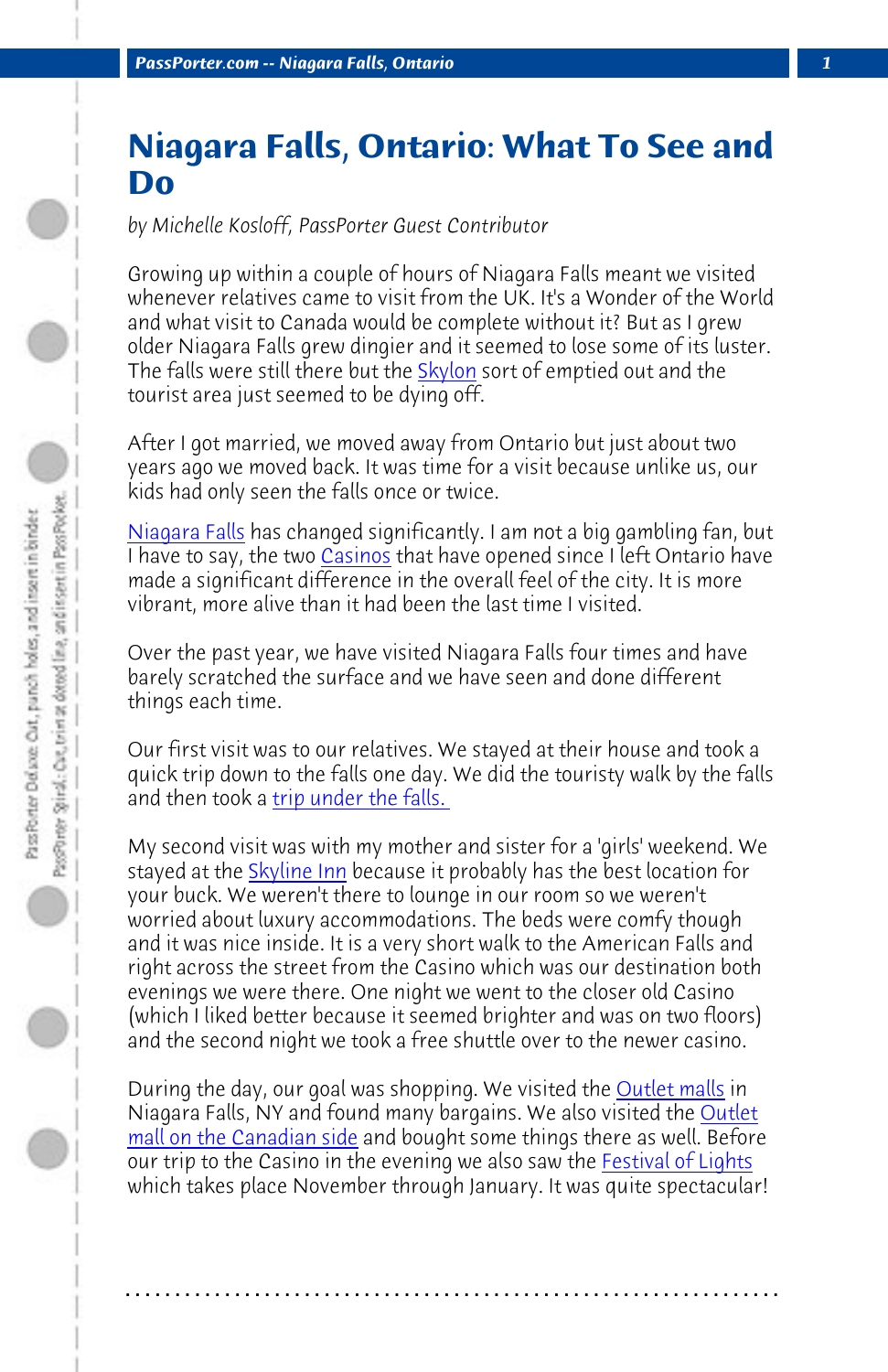My third visit was with my husband for our anniversary. Our anniversary is the end of N[ovember whic](http://www.michaelsinn.com/)h in hindsight is a rather good date. Hotel occupancy is very low so we usually can find something dirt cheap and Christmas decorations and sales are starting to come out.

Since this was our anniversary we decided to go for a bit more luxury. Since we didn't really care where we [stayed, we](http://www.cliftonhill.com/) tried bidding for a room on Priceline. That was fun in itself. We ended up with the Sheraton on the Falls for less than a cheap hotel would go for in the summer. When we arrived we asked about upgrading and for \$10 more we got a suite with fireplace and Jacuzzi tub on the 21st floor with a fabulous view of the American Falls. We could even hear them with our window closed. Instead of the surf to go to sleep by we heard the fai[nt roar of the fall](http://www.fallsviewwaterpark.com/)s. [That](http://www.fallsviewwaterpark.com/) \$10 extra was so well worth it! It was a very romantic weekend.

Our last visit was with our children for our son's hockey tournament. We spent a lot of time in hockey arenas but we also did a bit [of shop](http://www.passporter.com/news/news121305.htm#travel)ping [with the kids,](http://www.passporter.com/news/news121305.htm#travel) a bit of sight seeing and a bit of playing around. This time we stayed with the team at Michael's Inn. This hotel must have once been very nice but seemed a bit bedraggled now. It still had a very nice pool but the whole feel of the place was that it was a bit run down. The beds were very uncomfortable and none of us slept well all weekend. The location however was amazing! Again we were in walking distance of the falls and all the attractions on Clifton Hill. We didn't do a lot there [more than look. You could spend a ton of time on the street w](http://www.passporter.com/articles/niagara-falls-ontario-travel-feature.php)hat with all the wax museums, rides, and attractions. Next time, next time…

We will be back again to Niagara Falls in the fall when the prices decline dramatically. We have promised the kids a trip to the **Fallsview Water** Park which is a water park built on top of the Casino parking lot with a direct view of the falls. There is still so much more to see!

About The Author: Michelle previously contributed an article on **Prince** Edward Island to PassPorter News. She is a Computer Programmer from Woodstock, Ontario, Canada and is married with two children.

*Article last updated: 8/30/2007*

*View the latest version online at: http://www.passporter.com/articles/niagara-falls-ontario-travel-feature.html*

*Copyright by Michelle Kosloff. All rights reserved under International and Pan-American Copyright Conventions. No part of this publication may be stored in a retrieval system or transmitted in any form by any means electronic, mechanical, photocopying, recording,*

**. . . . . . . . . . . . . . . . . . . . . . . . . . . . . . . . . . . . . . . . . . . . . . . . . . . . . . . . . . . . . . . . . .**